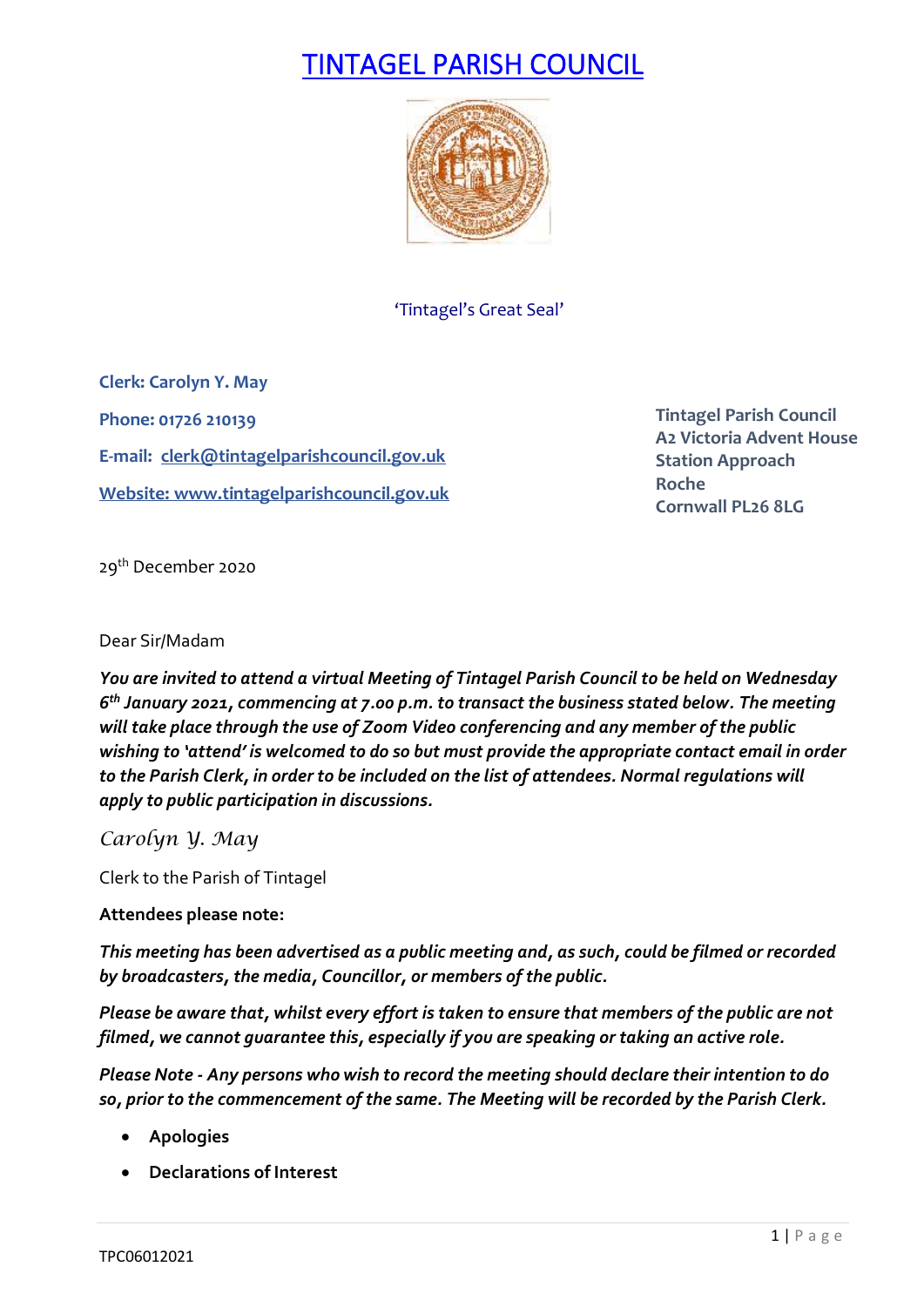• **Invitation to members of the public to speak prior to meeting, (10 minutes allowed for this item) -** Participants attention is respectfully drawn to the Parish Council's 'Public Participation Policy', which sets out the rules governing this part of the agenda - only items listed on the said agenda may be discussed. \*

## **AGENDA**

**Minutes -** To Approve the Minutes of the previous meeting, held on the 2 nd December 2020 (Appendix A)

**Cllr. C. Mould – Cornwall Council**

**Vice Chairman's Report –** Cllr Brooks

**Planning Applications** – None as at the date of publication of the Agenda

**Planning Decisions** – Appendix B

**Accounts Payable & Bank Reconciliation** – Appendix C

## **Parish Council Matters**

Trevena Square Residents Car Park Permits – Cllr Harper

TCH - Updating legal requirements and Covid19 safeguarding – Cllr Harper

## **Updates**:

Public Lavatories Update (Trevena Square)

Social Hall Update – Cllr Appleby-Tremain

## **Correspondence**

Came & Co. Insurers

## **PART 2**

## **CONFIDENTIAL MATTERS**

Pursuant to Section 1(2) of the Public Bodies (Admission to Meetings) Act 1960, it is resolved that, because of the confidential nature of the business to be transacted, the public and press must leave the meeting.

- On-going Correspondence Matters
- ICO Complaint/ Appeal
- Cornwall Council Standards Officer Report
- •

## **\* Public Participation**

- Persons wishing to speak at any meeting can only do so in relation to decision items on the agenda.
- In respect of questions at Council meetings, members of the public must give notice in writing to the Parish Clerk, by no later than noon on the Friday before the Council meeting. The notice must specify the nature of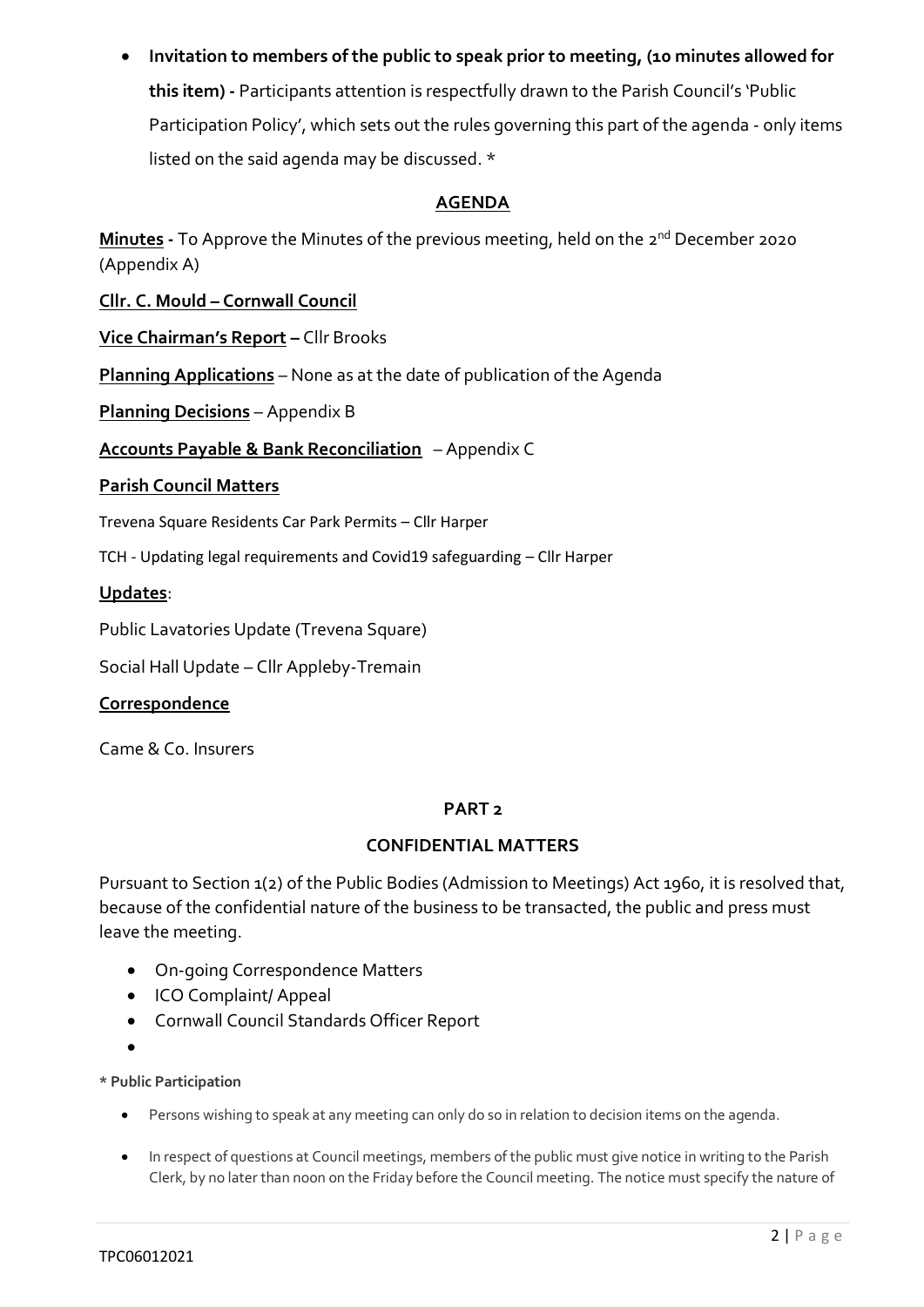the question in enough detail to enable a reply to be prepared. Questioners have the right to ask one supplementary question once they have received the chairman's response.

• Contributions are limited to one per person per item and no person shall speak for more than 3 minutes, except in exceptional circumstances, to be determined by the Chairman.

## **Next Meeting - The next Scheduled meeting is on Wednesday 3 rd February 2021**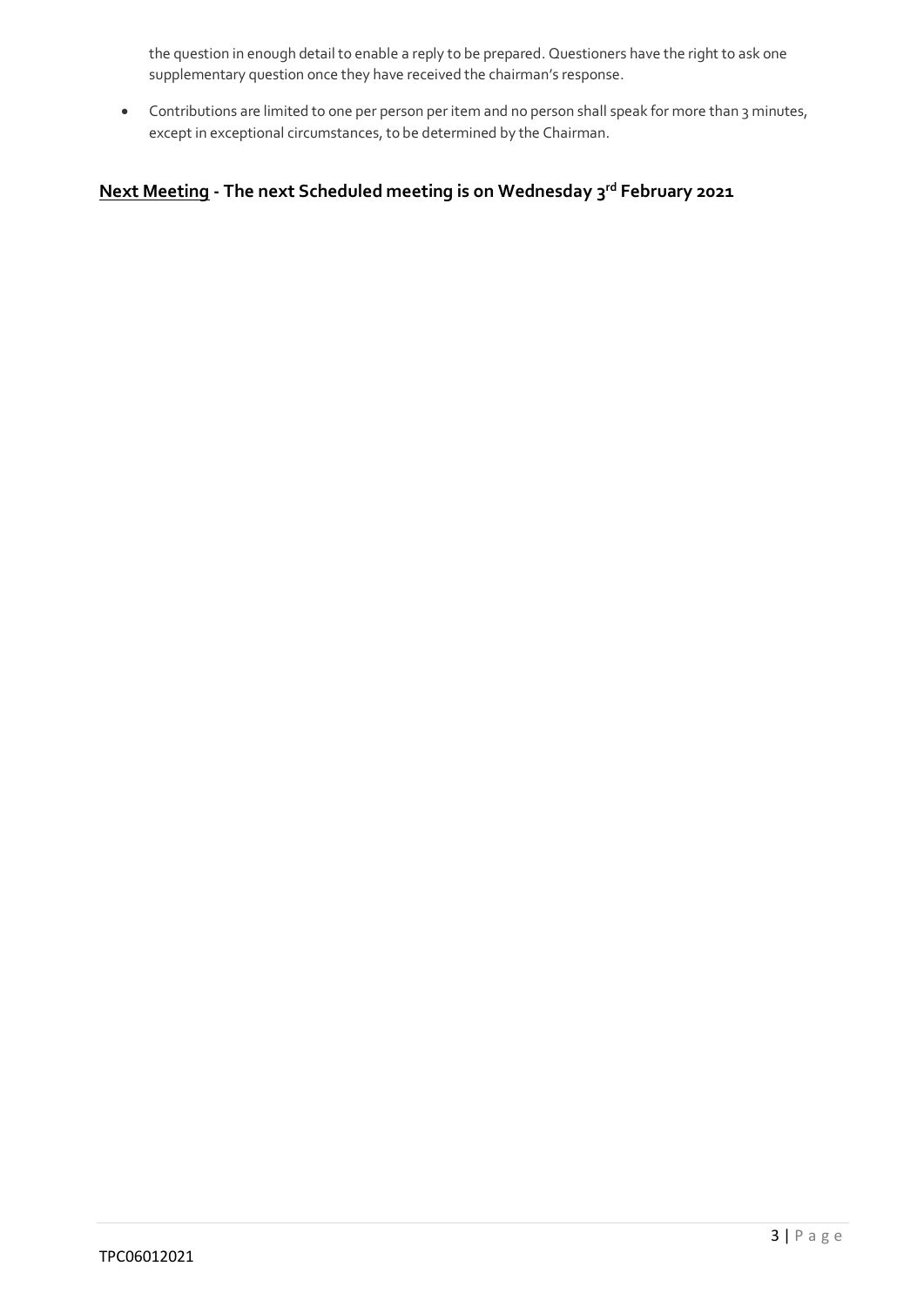**APPENDIX A**

## TINTAGEL PARISH COUNCIL



'Tintagel's Great Seal'

## Clerk: Carolyn Y. May

**Phone: 01726 210139 Phone: 01726 210139 E-mail: clerk@tintagelparishcouncil.gov.uk Website:** www.tintagelparishcouncil.gov.uk

**Station Approach** 

**Cornwall Cornwall** 

7 th December 2020

## **Minutes of the Virtual Meeting of Tintagel Parish Council Wednesday 2<sup>nd</sup> December 2020**

**Present:** Cllr Flower (Chairman), Cllr Brooks, Cllr Goward, Cllr Dale, Cllr. Pearse, Cllr Harper, Cllr Appleby-Tremain, Cllr Coshall, Cllr Fairman, (Cornwall Council).

#### **Members of the Public:** 5

Prior to the commencement of the meeting, the Chairman read out the notice relating to the recording/ filming of the meeting and advised all participants that the meeting would be recorded by the Clerk. No other persons declared an intention to record the meeting.

**Apologies:** Cllr. Callcut

**Declarations of Interest:** 0

**Invitation to members of the public to speak prior to the meeting:** None Cornwall Councillor, Cllr. Dominic Fairman was invited to address the meeting.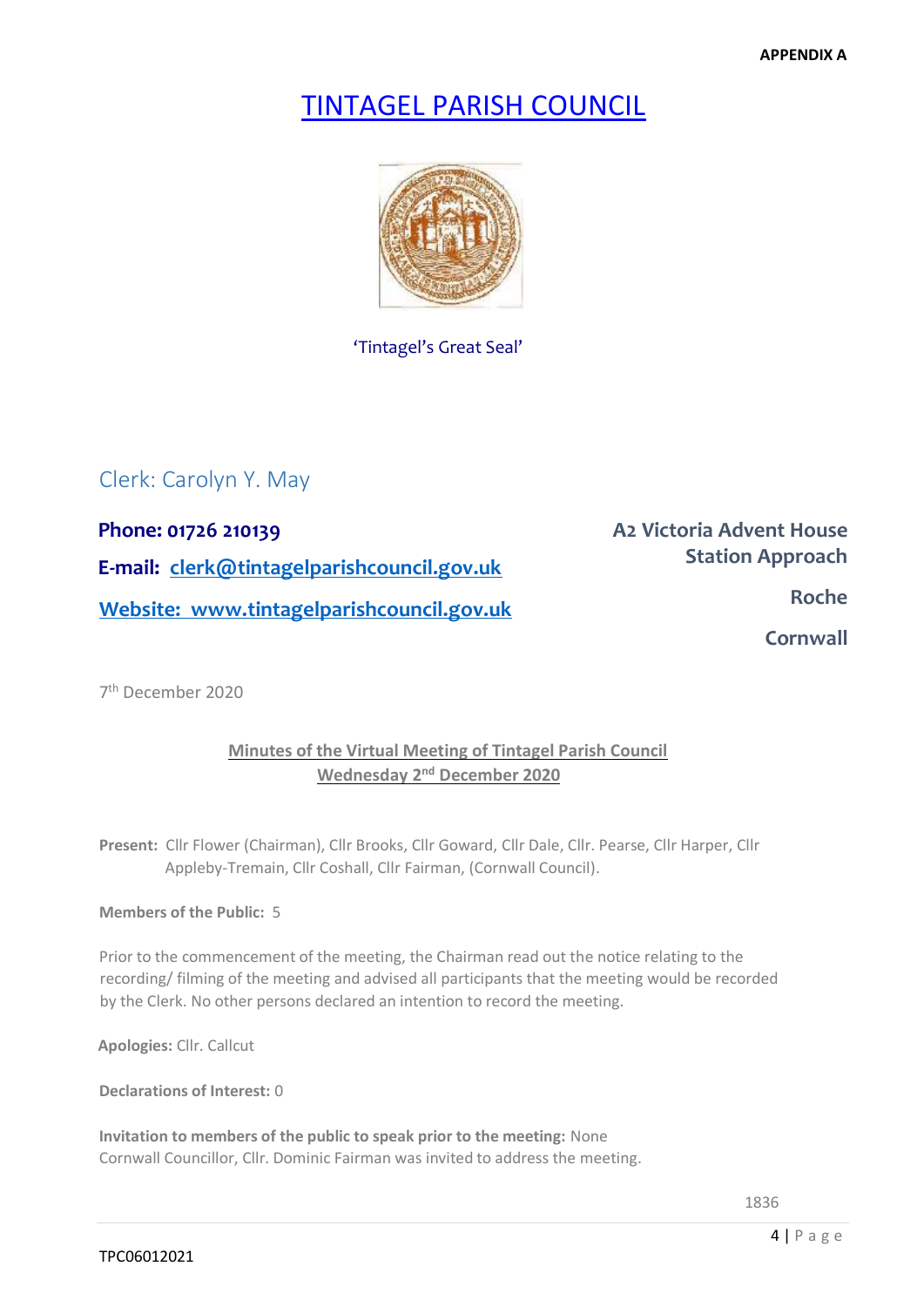#### **AGENDA**

#### **MINUTES**

#### **Minute 57 – 2020/21**

The Minutes from the Parish Council Meeting, held on the 4<sup>th</sup> November 2020 were considered by Members, on a page-by-page basis. No issues were raised in relation to the same.

It was **proposed** by Cllr. Goward **seconded** by Cllr. Coshall and RESOLVED that the minutes be signed as a true record of the meeting. Six in favour. Unanimous. **Carried**.

## **CORNWALL COUNCIL REPRESENTATIVE**

Cllr Mould had been unable to attend the Parish Council meeting, due to unforeseen circumstances.

Members asked if Cllr Fairman had any matters to raise.

Cllr Fairman spoke briefly about the Community Hub Proposal stating that he felt that it was a bold an innovative means of repurposing a building, which was originally designed as a visitor centre, for the benefit of local residents.

#### **VICE CHAIRMAN's REPORT**

Cllr Brooks commenced by alluding to the heavy meeting agenda, adding that he would address several matters briefly.

- **Food Larder Support -** Cllr Brooks stated that he was heartened at the positive response of Members in relation to a request for assistance from the Tintagel Food Larder Group. He added that the Food Larder programme was a worthwhile cause, which deserved support.
- **Tintagel Social Hall -** Cllr Brooks stated that he had received a substantial amount of correspondence from the Social Hall Committee and anticipated that this would continue in the short term.
- **Planning** It was noted that a substantial amount of planning matters seemed to be received on the day of the meeting. It was **agreed** that where such applications were received and Members were of the opinion that there was too little time to properly consider the same at the meeting, Members should contact Cllr Goward, who would make the decision whether to delay consideration and response in respect of the applications.
- **Community Hub**
- **Member Responses to email correspondence**
- **Christmas Lights** Cllr Brooks commented on the lovely display of Christmas lights that the committee had arranged for the village. He congratulated Cllr Coshall and all of the Committee members for their hard work.

**At 7. 25 pm, Cllrs Coshall and Appleby-Tremain left the meeting, due to internet connection difficulties.**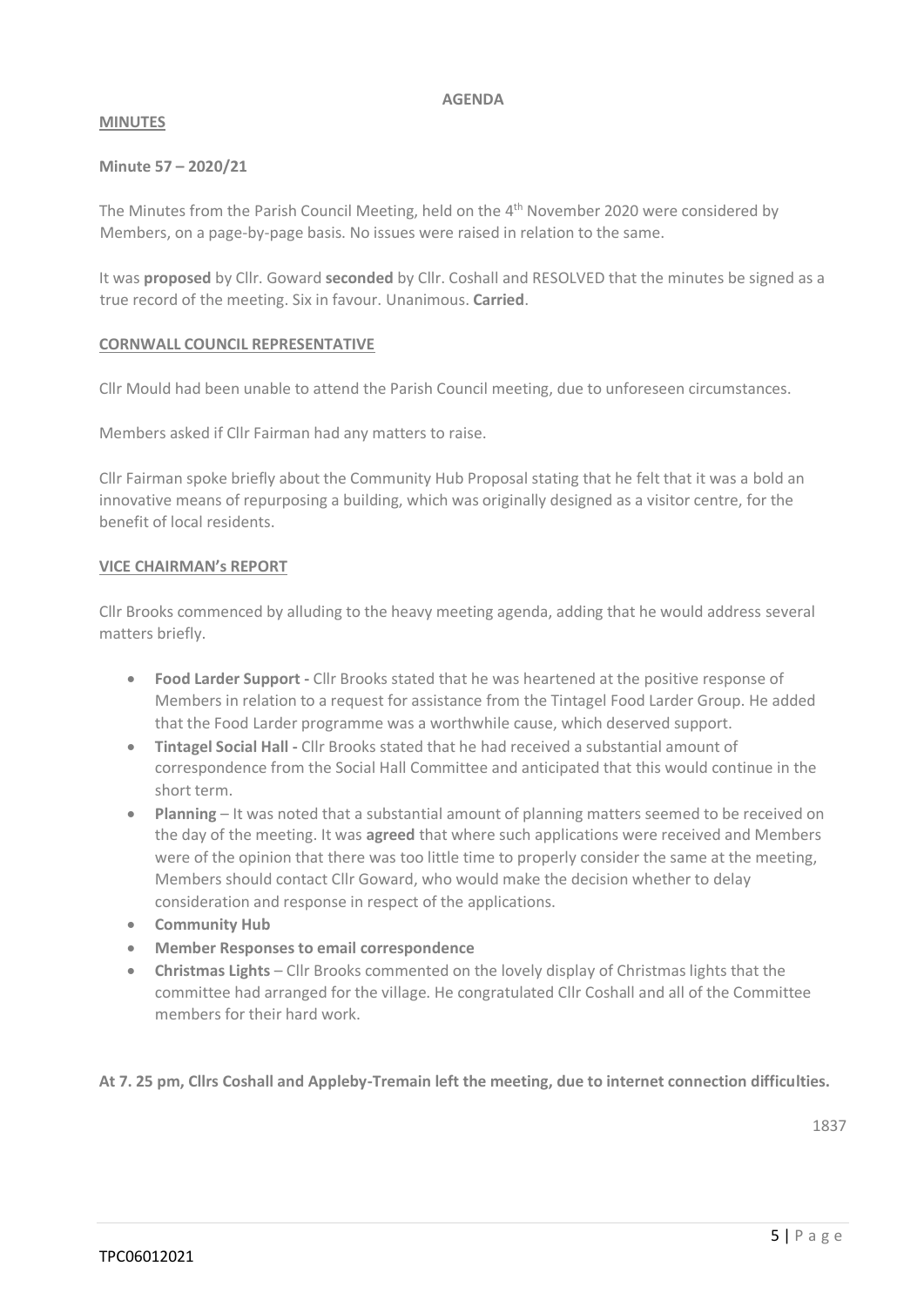| <b>Reference</b>               | PA20/07365                                                                                        |
|--------------------------------|---------------------------------------------------------------------------------------------------|
| <b>Address</b>                 | Land North Of Wishford Cottage Treligga Downs Road, Delabole<br><b>Cornwall PL33 9DL</b>          |
| Proposal                       | <b>Supplementary Conditions</b>                                                                   |
| <b>Status</b>                  | <b>Awaiting Decision</b>                                                                          |
| <b>Parish Council Decision</b> | Following discussions, it was agreed that the Parish Council would not<br>comment on this matter. |

**Minute 58 – 2020/21**

| Reference                      | PA20/09593                                                                                                                                                                                                                                                                                                                                                                                            |
|--------------------------------|-------------------------------------------------------------------------------------------------------------------------------------------------------------------------------------------------------------------------------------------------------------------------------------------------------------------------------------------------------------------------------------------------------|
| <b>Address</b>                 | Westdown Lane, from Rock House to Westdown, Treknow PL34 0EN                                                                                                                                                                                                                                                                                                                                          |
| Proposal                       | Single storey residential extension                                                                                                                                                                                                                                                                                                                                                                   |
| <b>Status</b>                  | <b>Awaiting Decision</b>                                                                                                                                                                                                                                                                                                                                                                              |
| <b>Parish Council Decision</b> | Following discussions, it was proposed by Cllr Goward, seconded by<br>Cllr Brooks and RESOLVED that the Parish Council would object to the<br>application, on the following grounds:<br>The proposed development is not in keeping with the area,<br>which is an ANOB;<br>The proposed development is not in keeping with other<br>$\bullet$<br>properties in the area.<br><b>Unanimous. Carried.</b> |

**Minute 59 – 2020/21**

| <b>Reference</b>               | PA20/07169                                                                                                                                                                                                                                                                                                                                                                                       |
|--------------------------------|--------------------------------------------------------------------------------------------------------------------------------------------------------------------------------------------------------------------------------------------------------------------------------------------------------------------------------------------------------------------------------------------------|
| <b>Address</b>                 | Land North of Pendragon House, Trevillick, Tintagel PL34 0DN                                                                                                                                                                                                                                                                                                                                     |
| Proposal                       | Erection of a two-bedroom, single storey, residential eco home                                                                                                                                                                                                                                                                                                                                   |
| <b>Parish Council Decision</b> | It was it was proposed by Cllr Goward, seconded by Cllr Flower and<br>RESOLVED that the Parish Council would strongly object to the<br>application, on the following grounds:<br>The proposed development is not in keeping with the area,<br>which is an ANOB;<br>The proposed development does not qualify as either 'infill' or<br>$\bullet$<br>'rounding-off'.<br><b>Unanimous. Carried.</b> |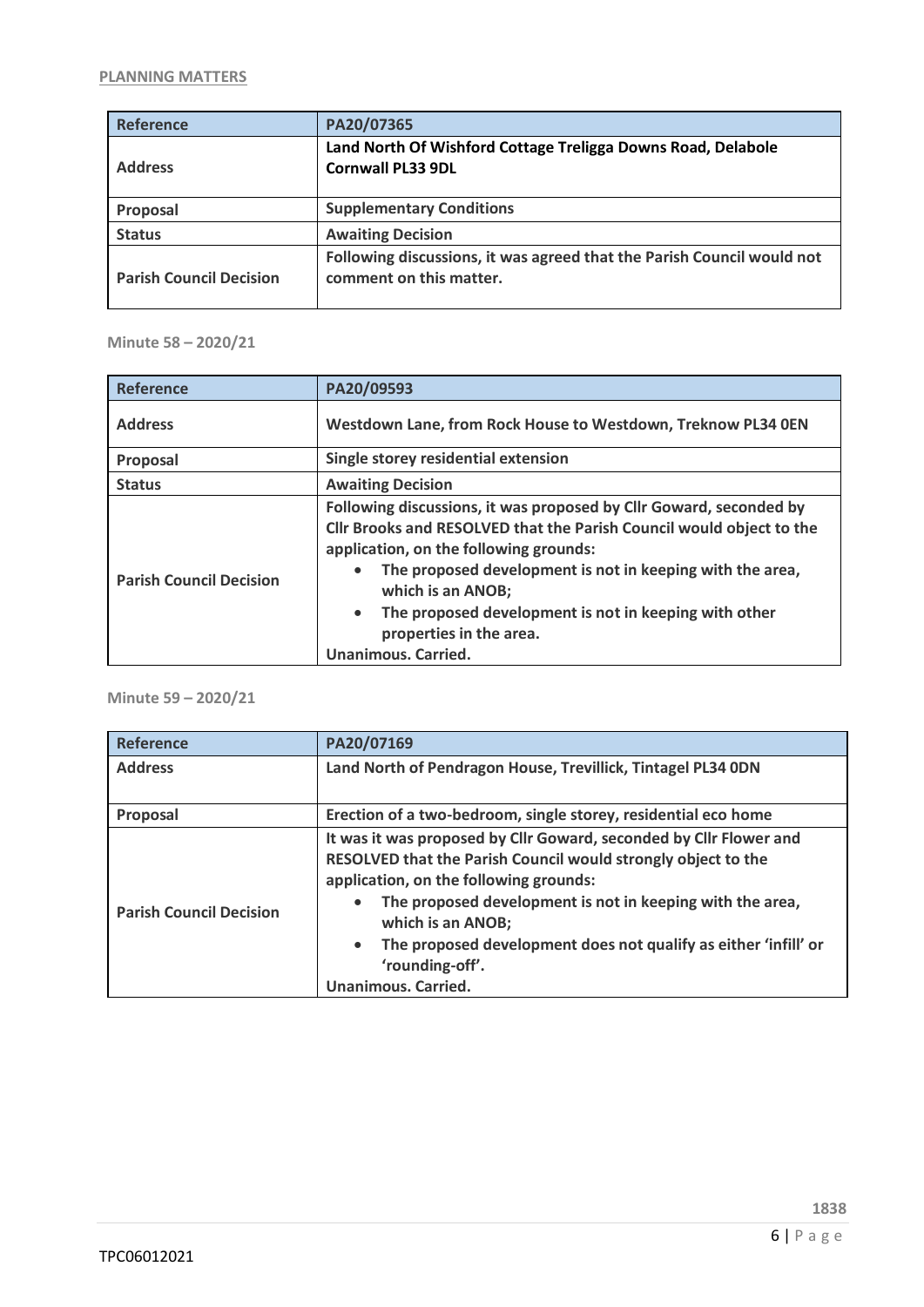| Reference                      | PA20/10153                                                                                                                                                                                                                                                                                                                                                                            |
|--------------------------------|---------------------------------------------------------------------------------------------------------------------------------------------------------------------------------------------------------------------------------------------------------------------------------------------------------------------------------------------------------------------------------------|
| Address                        | Land at Climo's Yard, Tregatta                                                                                                                                                                                                                                                                                                                                                        |
| Proposal                       | Outline application for the erection of two dwellings - all matters<br>reserved other than access                                                                                                                                                                                                                                                                                     |
| <b>Parish Council Decision</b> | It was proposed by Cllr Brooks, seconded by Cllr Goward and RESOLVED<br>that the Parish Council would object to this application on the following<br>grounds:<br>The proposal does not amount to 'infill' or 'rounding off' of the<br>area;<br>The proposal amounts to an over-development of the area and;<br>$\bullet$<br>The area is designated as an ANOB.<br>Unanimous. Carried. |

#### **Minute 61 – 2020/21**

| Reference                      | PA20/10261                                                                                                                                                   |
|--------------------------------|--------------------------------------------------------------------------------------------------------------------------------------------------------------|
| Address                        | Bramble Nook, Back Lane, Bossiney PL34 0AU                                                                                                                   |
| Proposal                       | Non-material amendment to decision PA20/10261 - to alter the pitch of<br>extension roof                                                                      |
| <b>Parish Council Decision</b> | It was proposed by Cllr Goward, seconded by Cllr Brooks and RESOLVED<br>that the Parish Council would not object to this application. Unanimous.<br>Carried. |

#### **Minute 62 – 2020/21**

| Reference                      | PA20/10548                                                                                                                                                                        |
|--------------------------------|-----------------------------------------------------------------------------------------------------------------------------------------------------------------------------------|
| Address                        | 7 Atlantic Way, Tintagel PL34 ODF                                                                                                                                                 |
| Proposal                       | Single storey side extension.                                                                                                                                                     |
| <b>Parish Council Decision</b> | It was proposed by Cllr Goward, seconded by Cllr Brooks and RESOLVED<br>that the Parish Council would not object to this application. One<br>objection, seven in favour. Carried. |

#### **Minute 63 – 2020/21**

| Reference                      | PA20/08945                                                                                                                                                                                                                                                                                                                                            |
|--------------------------------|-------------------------------------------------------------------------------------------------------------------------------------------------------------------------------------------------------------------------------------------------------------------------------------------------------------------------------------------------------|
| Address                        | Bryn Ivor, Bossiney Road, Tintagel                                                                                                                                                                                                                                                                                                                    |
| Proposal                       | Demolition of extensions and construction of extensions to form additional<br>living accommodation and self-contained maisonette as separate dwelling.                                                                                                                                                                                                |
| <b>Parish Council Decision</b> | It was proposed by Cllr Brooks, seconded by Cllr Goward and RESOLVED<br>that the Parish Council would object to this application on the following<br>grounds:<br>The proposed development represents an over-development of<br>$\bullet$<br>the area and;<br>The proposed design is not in keeping with the area.<br>$\bullet$<br>Unanimous. Carried. |

**At 19:41 Cllrs Coshall and Appleby-Tremain returned to the meeting.**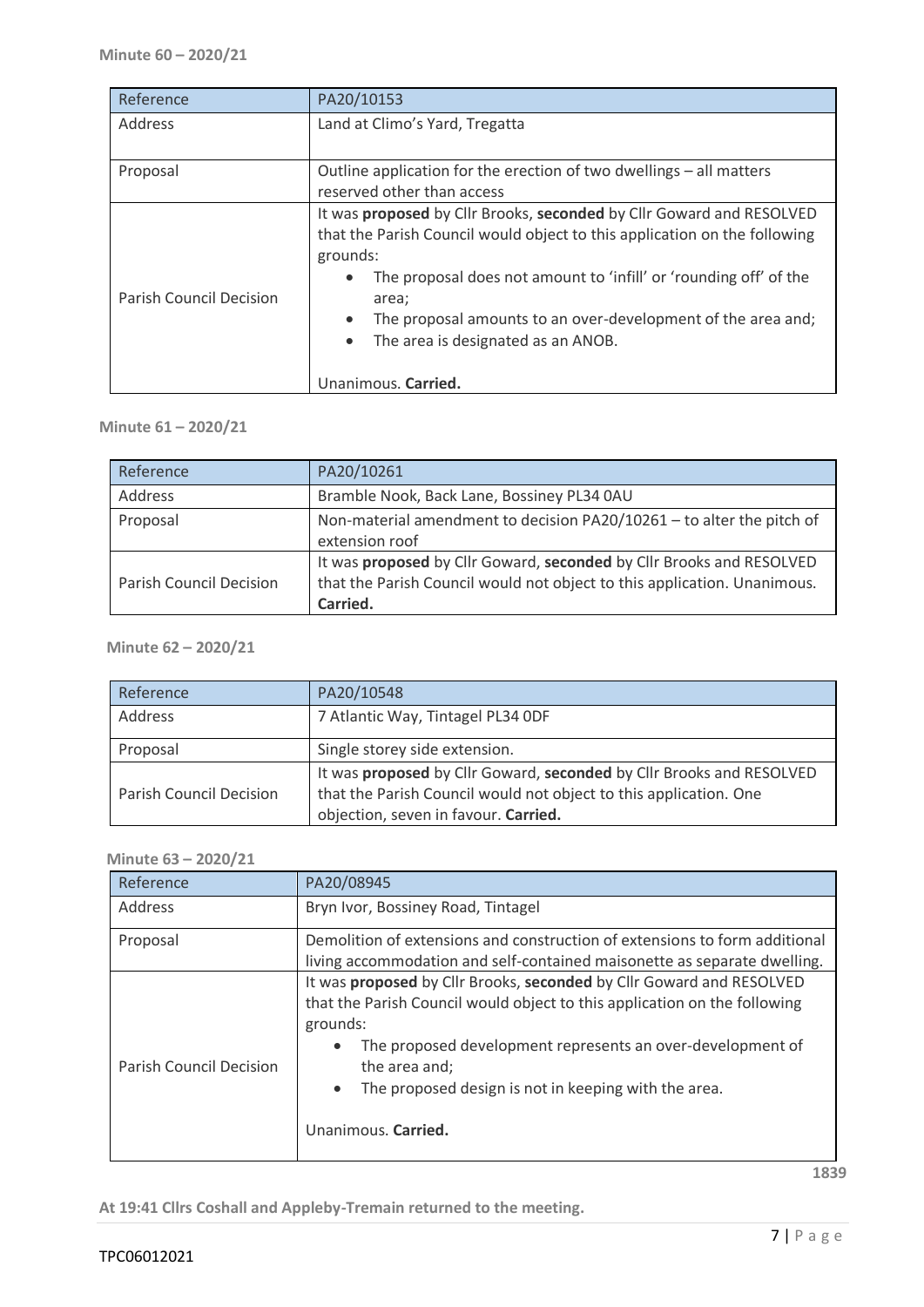#### **PLANNING DECISIONS – Noted**

#### **ACCOUNTS PAYABLE**

**Accounts Payable – Appendix D (as published) plus additional Invoices, received after the publication of the Agenda.**

#### **Minute 63– 2020/21**

Members considered the schedule of payments to be made. It was proposed by Cllr Goward, seconded by Cllr Brooks and RESOLVED that the schedule of accounts, at Appendix D, plus additional invoices, would be accepted. Unanimous. **Carried.**

The Clerk advised the Meeting that two payments, relating to LMP had been received (£3,712.00)

#### **EXTERNAL AUDIT**

The Clerk advised the meeting that the External Auditors interim report had been posted on the Parish Council's website.

The Clerk has been in discussions with the External Auditor, in relation to correspondence received, in which allegations were made relating to the AGAR submission.

The Clerk was informed that the complainant did not qualify under Financial Regulations as an 'Interested Person', and that person had allegedly been appropriately advised of the fact.

The Clerk has provided a plethora of information to the External Auditor, in order to assist them with the consideration of allegations made. Cllr Brooks emphasised that the PC did not have to comply with the request but chose to do so, in order to co-operate and move the PC forward.

Cllr Goward requested to know who was going to be held responsible for the additional costs incurred as a result of the conduct undertaken by the individual concerned. The Clerk suggested that the Parish Council through, their solicitors, would seek to recover the costs. Cllr Brooks stated that he would support recovery of the monies, as the monies belonged to the public and the individual concerned is merely, deliberately, wasting the same.

#### **Minute 64 – 2020/21**

In light of further vexatious correspondence from the aforementioned individual, which contained erroneous assertions:

It was **proposed** by Cllr Flower, **seconded** by Cllr Goward and RESOLVED that no further correspondence would be entered into with the individual responsible. Unanimous. **Carried.**

#### **COMMUNITY HUB PROPOSAL**

Cllr Tremain read out a statement, in which she articulated her displeasure at the publication of the 'discussion document', relating to the Community Hub proposal. The Councillor stated that the Clerk should not have made what was, a confidential document, public. She added that the wrong document had been made available. It was acknowledged that the Clerk had apologised for the error.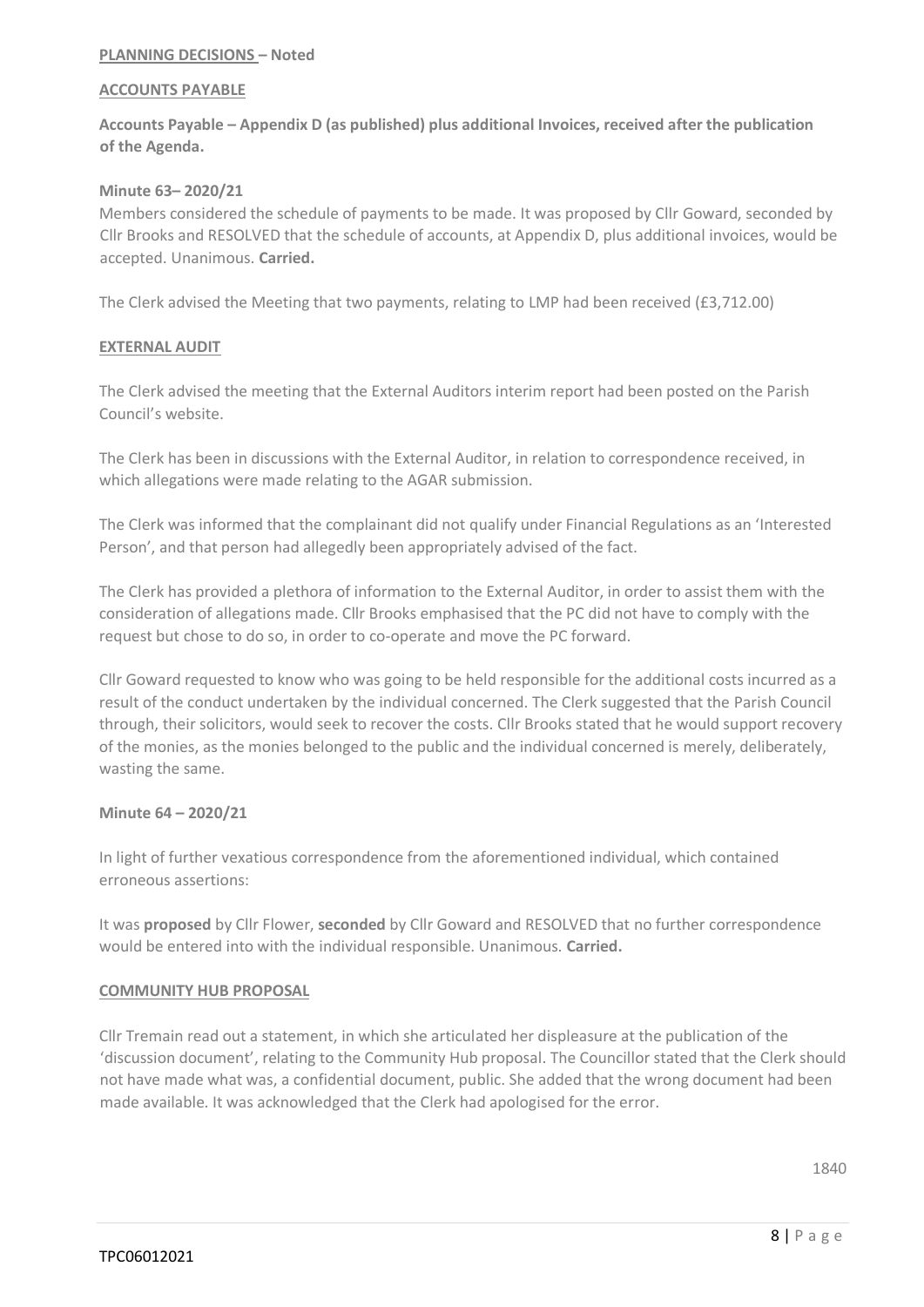Cllr Tremain requested that the matter of the Community Hub be 'left on the table', to be discussed at a later, unspecified, date. Members **agreed** with that suggestion.

Cllr Goward advised the meeting that the Clerk had been duty bound to publicise the document. There had been a request to place the matter of the Community Hub on the December Agenda – for discussion. Regulations state that all relevant documents and discussion papers must be made publicly available. \*

\*Knowles on Local Authorities Meetings – A Manual of Law and Practice. Eighth Edition, para. 6.32 refers. "It is not sufficient to include an item on the agenda that, for example, says in effect "To receive a report from …….", unless the report itself is circulated….and made available for public inspection".

#### **TINTAGEL CHRISTMAS LIGHTS**

#### **Minute 65– 2020/21**

Cllr Coshall requested a donation of £264.00, from the Parish Council, in respect of the insurance premium for the Tintagel Christmas Lights.

The Clerk suggested that, as a member of the Christmas Lights Committee, Cllr Coshall should, perhaps, declare an interest in the matter. Cllr Coshall responded to this point by stating that she had already enquired about her position (with the Cornwall Council Trainer) and had been advised that she was not required to declare an interest and was able to vote on the matter.

At that juncture, a donation of £100.00 was made to the Christmas Lights Committee from the Community Chest Fund, by Cllr Jordan. Therefore, the sum sought from Tintagel Parish Council was reduced to £164.00.

It was proposed by Cllr Goward, seconded by Cllr Pearse and RESOLVED that the sum of £164.00 would be granted to the Tintagel Christmas Lights Committee. Unanimous. **Carried.**

#### **DONATION REQUESTS**

The Clerk advised the meeting that three requests for donations had been received by the Parish Council.

**Community Larder** - a request had been received from the Tintagel Community Larder Group and the sum of £300.00 had been granted by the Parish Council (Previous decision ratified).

**Tintagel Non-Conformist Cemetery** – The Hon. Treasurer for the Non-Conformist Cemetery had corresponded with the Clerk, request the yearly grant made by the Parish Council towards the cost of maintenance.

Members considered the request, asking how much money was required by the organisation. The Clerk advised that the budgeted figure for this group was £1,000.00.

Members noted that the accounts provided highlighted the fact that the organisation had received a total of £1455, by way of donations, during the 2019/20 financial year, but that out-goings had totalled only £635.00. It was also noted that the organisation held a bank balance of £5,308.02.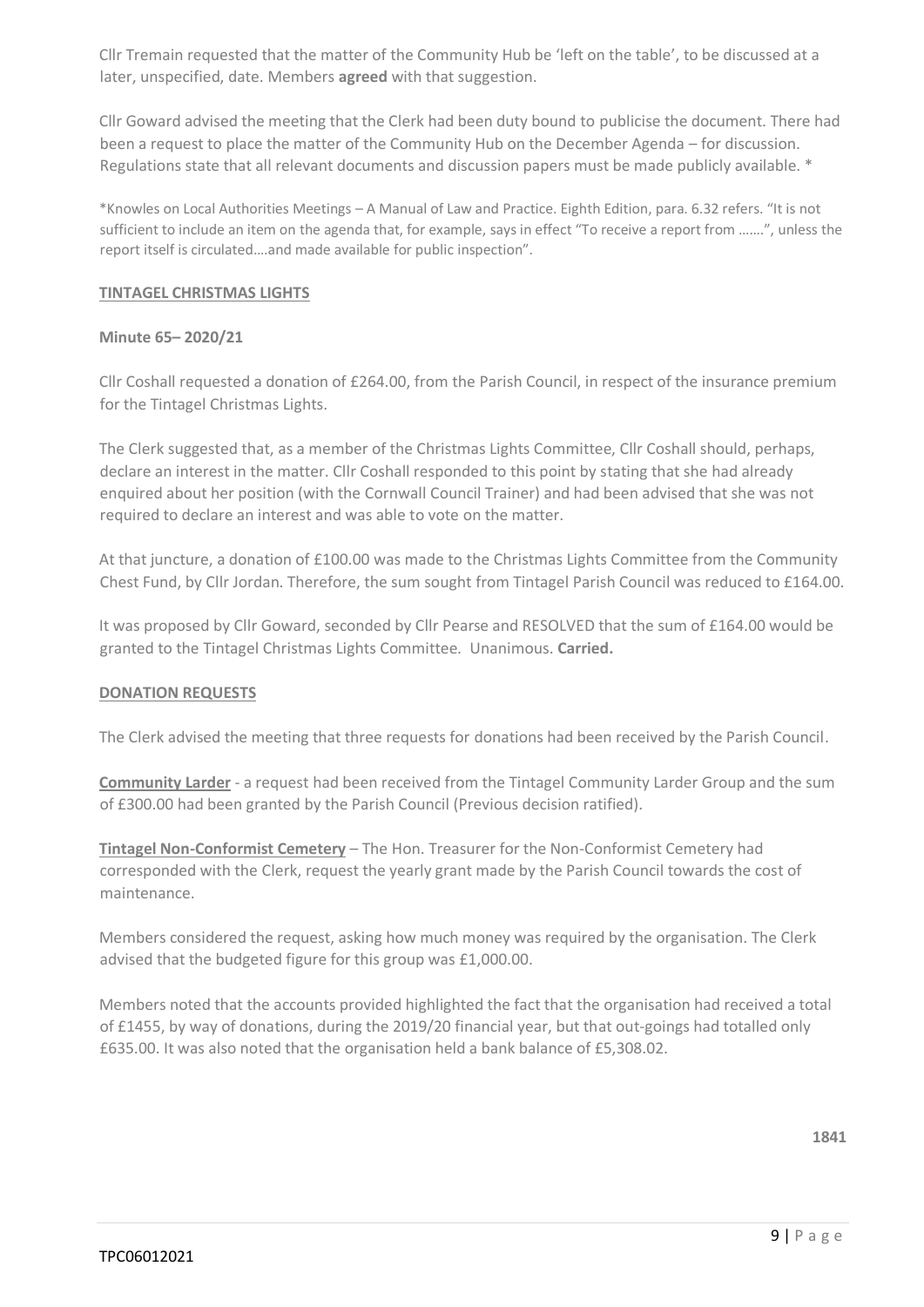#### **Minute 66– 2020/21**

It was **proposed** by Cllr Brooks, **seconded** by Cllr Dale, and RESOLVED that the request would not be dealt with at the extant meeting. The Clerk is to correspond with the organisation in order to obtain the precise sum that is being sought from the Parish Council. The matter to be placed on the January 2021 Agenda. Unanimous. **Carried**

#### **Christmas Donation (1)**

#### **Minute 67– 2020/21**

The Clerk advised the Meeting that it had been brought to her attention that the Social Hall Committee was planning a Christmas Santa Sleigh Ride through the village, with a socially distanced distribution of 'gift bags' to local children. It had been suggested that the Parish Council might contribute items from the residual TVC stock, to be included in the bags being distributed.

It was proposed by Cllr Goward, seconded by Cllr Pearse and RESOLVED that the Parish Council would donate 1 notebook, 1 pencil and one small toy for each (circa 70) gift bag. One objection, two abstentions and five in favour. **Carried.**

#### **Christmas Donation (2)**

#### **Minute 68– 2020/21**

Mrs Julie Potter addressed the meeting about the 'Community Cooking Project'. Through this scheme, Mrs Potter has been teaching residents how to batch cook, look for deals and make food go further.

The scheme has also provided meals for people who are unemployed, furloughed, living alone and unable to get out, or just struggling to make ends meet. In the three weeks (through November), the scheme provided 447 cooked meals, with 68 single people and families being provided weekly with meals.

The plan for Christmas provides for the supply (23<sup>rd</sup> December) of Christmas Dinners to all persons in the community who are living alone, or who are struggling, or need a pick me up. Mrs Potter expects to prepare and distribute around 80 meals, all though increasing numbers of people are contacting the project for assistance. It is anticipated that each meal (complete meal and pudding – provided on appropriate trays for delivery) will cost around £2.50.

To provide meals, Mrs Potter is undertaking fundraising and does receive help from businesses and people within the community.

Cllr Fairman provided Mrs Potter with some advice in relation to available 'emergency food grants available from Cornwall Council. He offered to assist Mrs Potter with accessing the same.

The Parish Clerk pledged a personal donation of £50.00 to the fund, that sum was matched by Cllr Brooks.

It was **proposed** by Cllr Pearse, **seconded** by Cllr Appleby-Tremain and RESOLVED that the Parish Council would donate the sum of £100.00 to the project. Seven in favour and one abstention. **Carried**.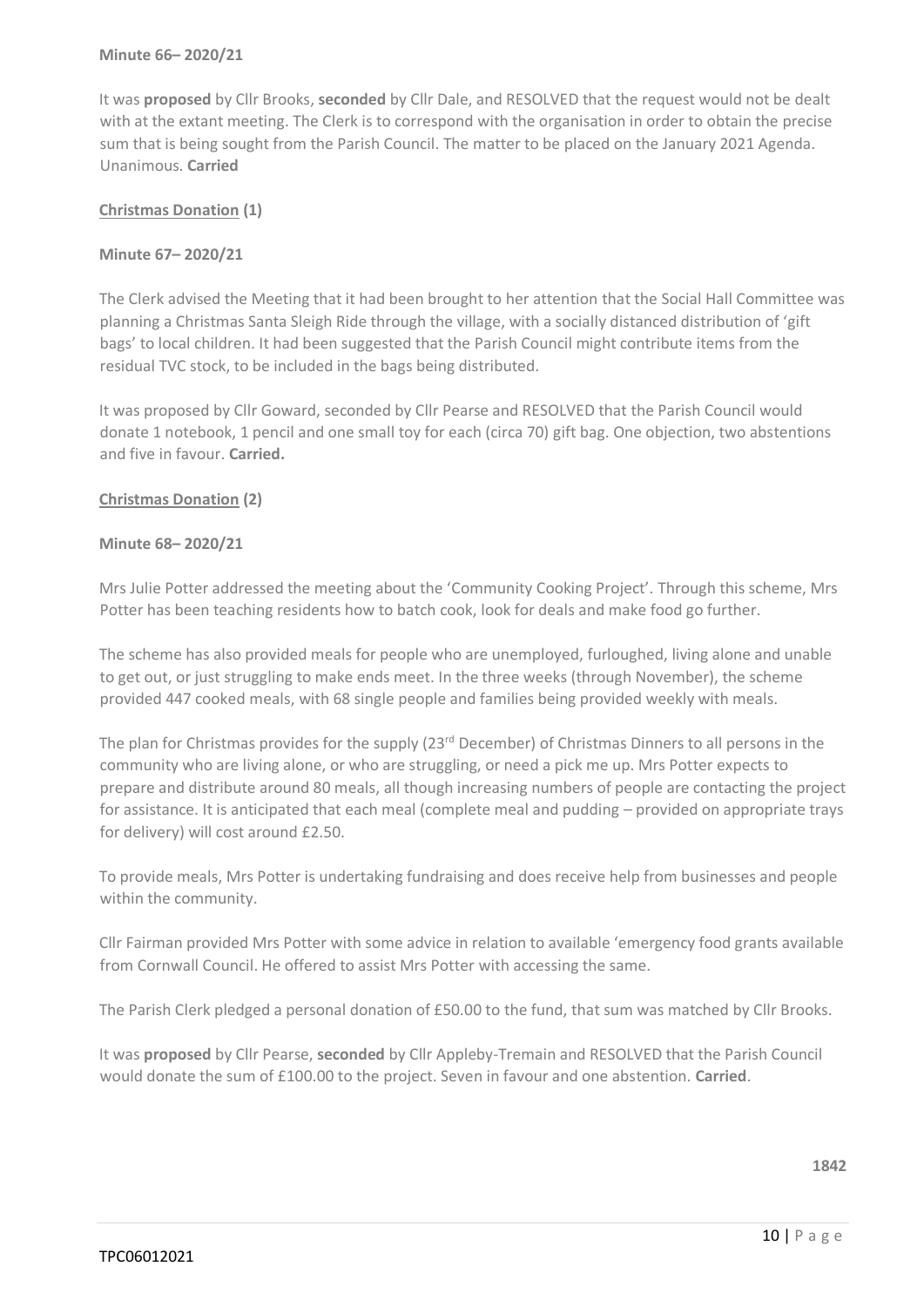#### **PARISH COUNCIL PROPERTY**

No matters raised **UPDATES**

**Public Lavatories Trevena –** The Clerk gave the following update:

**The lavatory income is highlighted at Appendix F.** We have now reached a point at which the lavatories are being financed from the Parish Precept. Income has reduced substantially, and the situation will likely prevail until Easter.

**Community Network Panel –** Cllr Coshall reported that there was a positive opportunity for Tintagel Parishioners, aged 19 years and over, with the provision of individual training for people who are out of work.

**Social Hall Update –** Cllr Appleby-Tremain reported on the prompt and professional response of the Social Hall Team to the current situation. Their cohesive and tireless effort is to be applauded. In the past month, the Social Hall Team has been preparing for Christmas. The Community Cooking Project has been feeding many people. On the 12<sup>th</sup> December, there will be a Santa Sleigh (properly COVID-19 checked). There is to be a 'drop-off' evening and 'drinks evening, two singing sessions, Christmas Bingo. Refurbishment plans are underway and there is a plan to introduce broadband to the facility and set up a website.

#### **CORRESPONDENCE**

**Town Twinning –** Deferred to January 2021

**Bossiney Lavatory Conversion** – The Clerk advised the meeting that she was now in possession of quotations for the conversion of Bossiney Lavatories into a storage/ workspace. It was **agreed** that this matter would be deferred for discussion at the January 2020 Parish Council meeting.

**20: 23 hrs The Public left the meeting**

**Minute 69 – 2020/21**

It was **proposed** by Cllr Goward, **seconded** by Cllr Brooks and RESOLVED that, due to the confidential nature of the discussions to be undertaken, the Meeting should move into Part II. Unanimous. **Carried**

#### **PART II DELIBERATIONS**

**Minute 70 – 2020/21**

**Legal Matter**

It was **proposed**, **seconded,** and RESOLVED that the advice of the Parish Council's Solicitors, Messrs Stephens-Scown, should be acted upon. Unanimous. **Carried**

**Minute 71 – 2020/21**

**Police Report**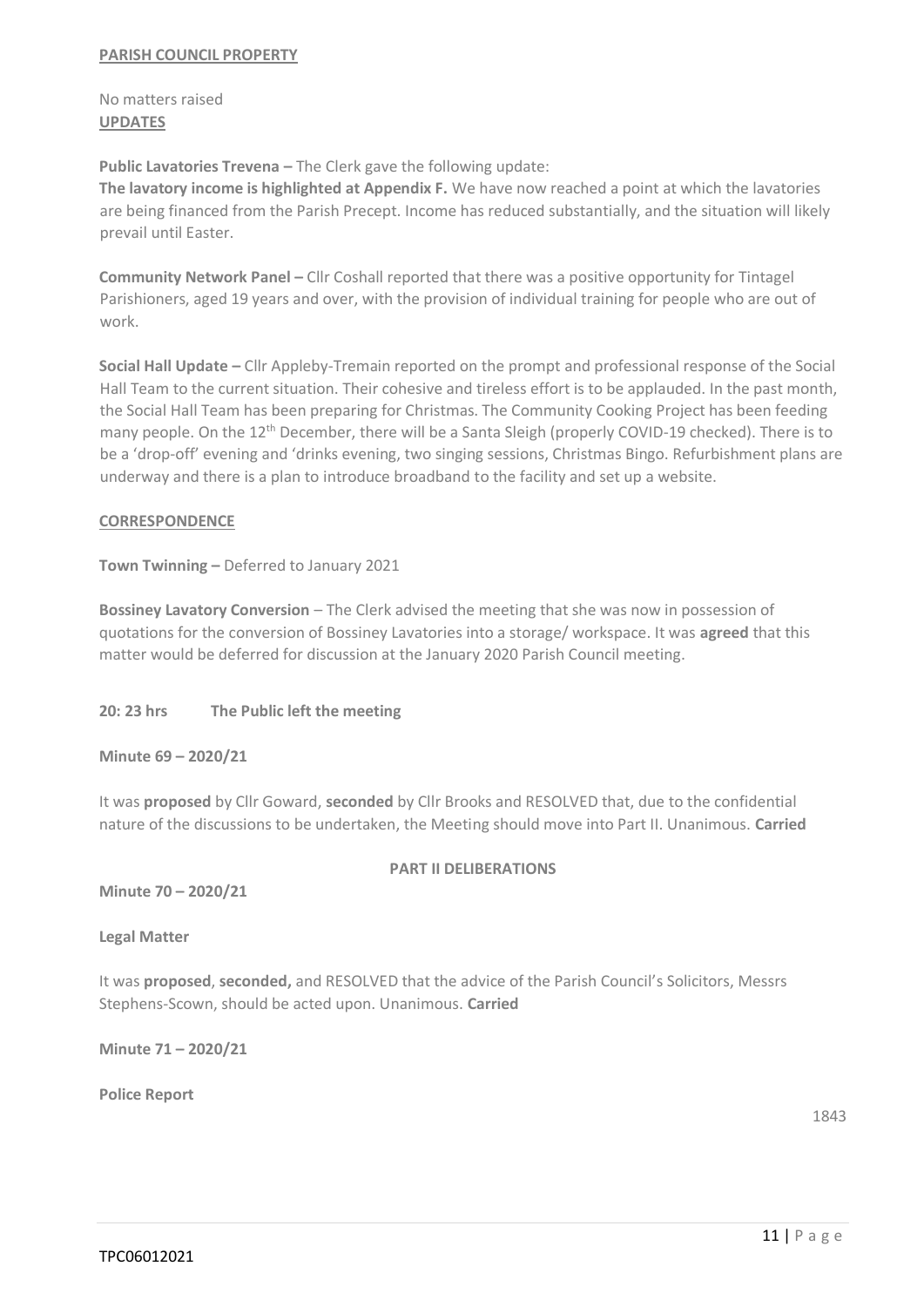It was **proposed**, **seconded** and RESOLVED that the Police report would be accepted and provided to our Solicitors. Unanimous. **Carried.**

## **On-Going Correspondence Matter –** deferred to January 2021.

Members exited Committee deliberations at 20.45 hrs.

The Meeting ended at 20:25 hrs

Next Meeting: Wednesday 6<sup>th</sup> January 2021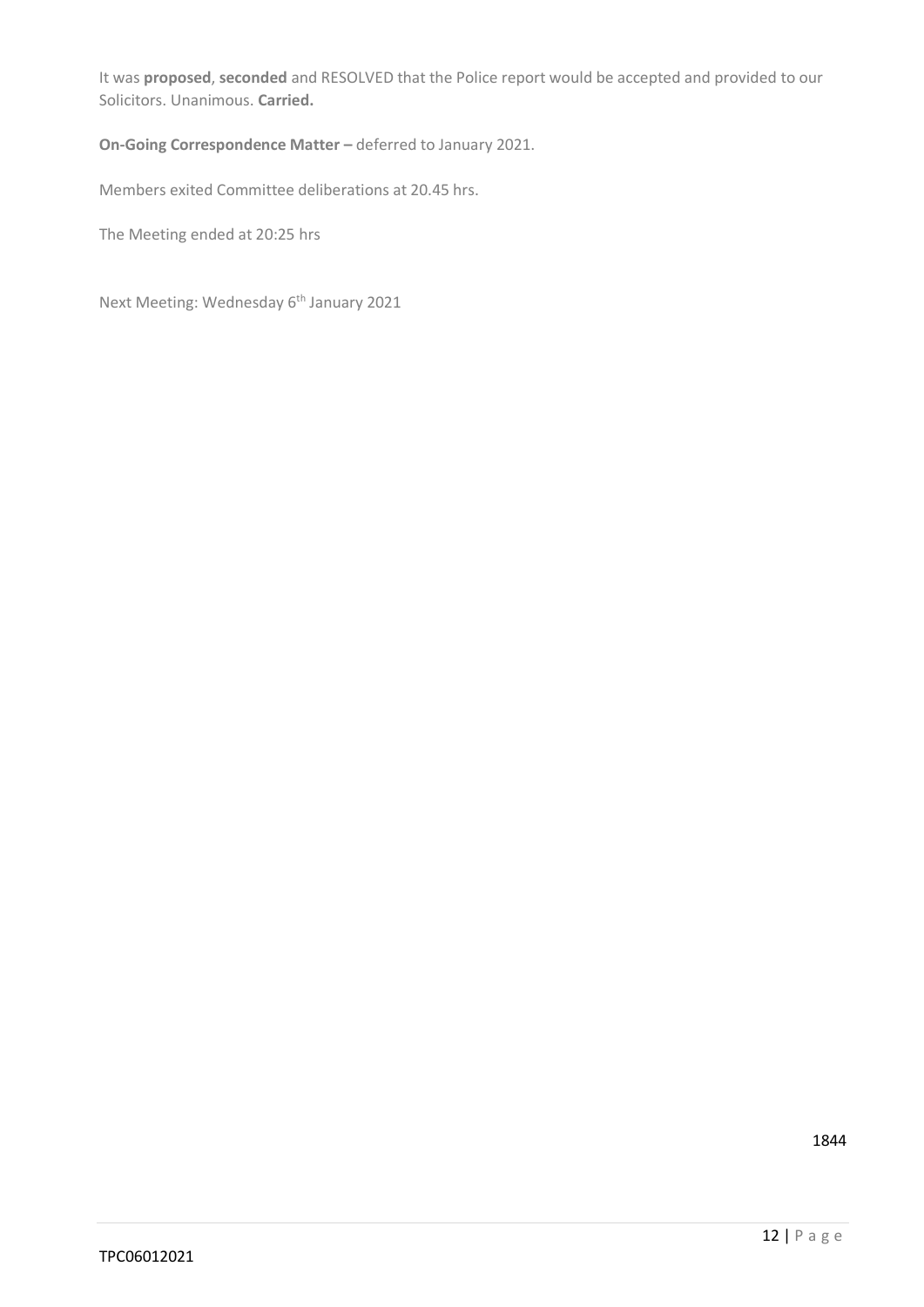#### **PLANNING DECISIONS Appendix B**

| Reference                    | PA20/10261                                                                        |
|------------------------------|-----------------------------------------------------------------------------------|
| Alternative Reference        | N/A                                                                               |
| <b>Application Validated</b> | Fri 27 Nov 2020                                                                   |
| Address                      | Bramble Nook Back Lane Bossiney Tintagel Cornwall PL34 0AU                        |
| Proposal                     | Non material amendment to decision PA20/04811 to alter pitch of extension<br>roof |
| <b>Status</b>                | Decided                                                                           |
| Decision                     | Approved with unconditional                                                       |
| Decision Issued Date         | Monday 21 <sup>st</sup> December 2020                                             |
| <b>Appeal Status</b>         | Unknown                                                                           |

| Reference                    | PA20/09654                                                       |
|------------------------------|------------------------------------------------------------------|
| Alternative Reference        | N/A                                                              |
| <b>Application Validated</b> | Wed 29 Jul 2020                                                  |
| Address                      | Trebarwith Quarry Trebarwith Road Delabole Cornwall              |
| Proposal                     | Screening opinion for proposed winning and working of slate rock |
| <b>Status</b>                | Decided                                                          |
| Decision                     | Screening Opinion - EIA Not Required                             |
| Decision Issued Date         | Mon 21 Dec 2020                                                  |
| <b>Appeal Status</b>         | Unknown                                                          |

| Reference                    | PA20/10265                                                                           |
|------------------------------|--------------------------------------------------------------------------------------|
| Alternative Reference        | N/A                                                                                  |
| <b>Application Validated</b> | Thu 19 Nov 2020                                                                      |
| Address                      | Fenterleigh Bossiney Tintagel Cornwall PL34 OHN                                      |
| Proposal                     | Submission of details to discharge condition 4 in respect of decision<br>PA19/06829. |
| <b>Status</b>                | Decided                                                                              |
| Decision                     | S52/S106 and discharge of condition apps                                             |
| <b>Decision Issued Date</b>  | Thu 17 Dec 2020                                                                      |
| <b>Appeal Status</b>         | Unknown                                                                              |

| Reference                    | PA20/10261                                                            |
|------------------------------|-----------------------------------------------------------------------|
| Alternative Reference        | PP-08480948                                                           |
| <b>Application Validated</b> | Tue 25 Feb 2020                                                       |
| Address                      | Land West Of Grenofen Rounds Lane Bossiney Tintagel PL34 0AE Cornwall |
| Proposal                     | Construction of two dwellings                                         |
| <b>Status</b>                | Decided                                                               |
| <b>Decision</b>              | Withdrawn                                                             |
| Decision Issued Date         | Fri 18 Dec 2020                                                       |
| <b>Appeal Status</b>         | Unknown                                                               |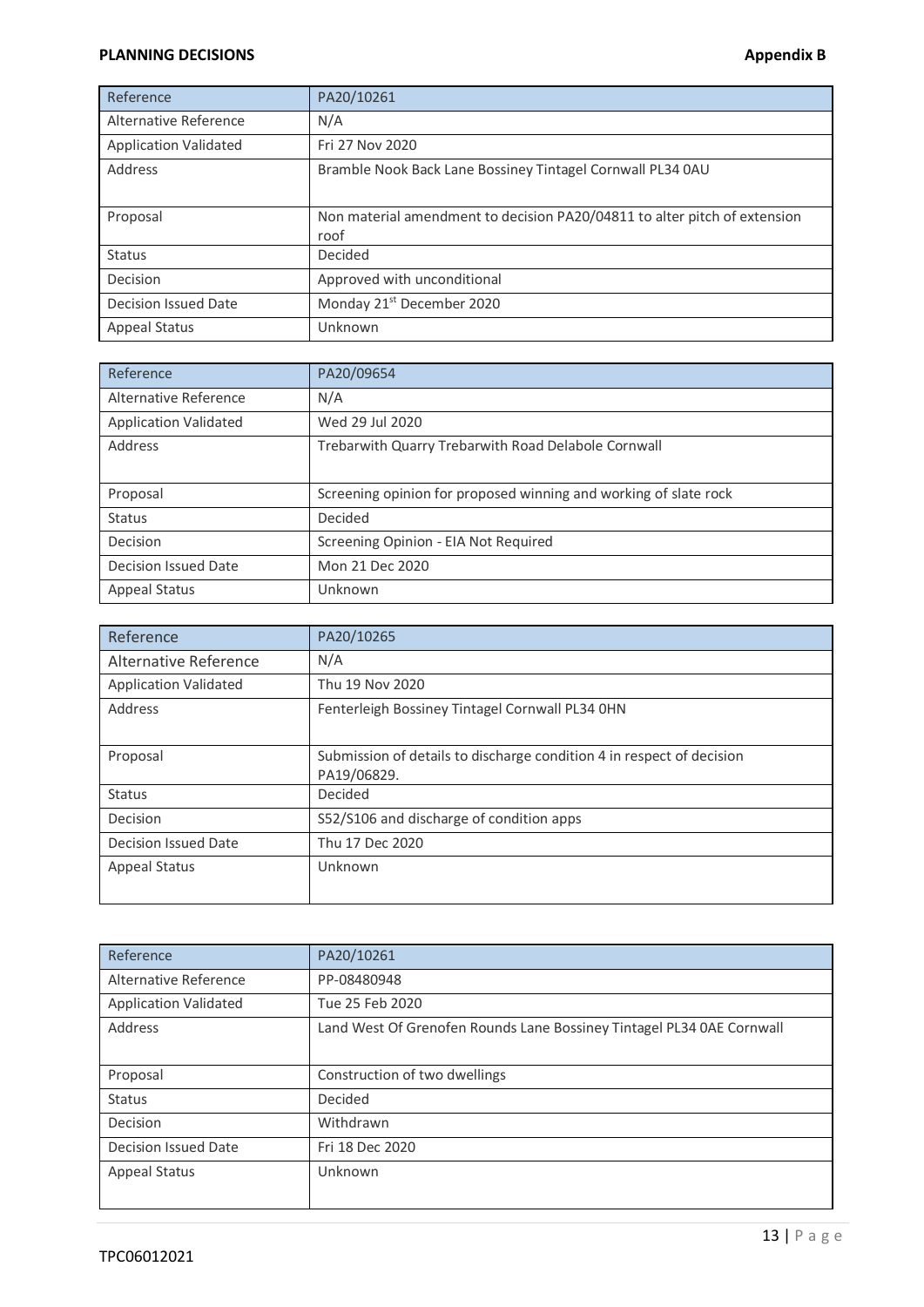| Reference                    | PA20/06557                                                                                                                                                                                                                                                |
|------------------------------|-----------------------------------------------------------------------------------------------------------------------------------------------------------------------------------------------------------------------------------------------------------|
| Alternative Reference        | N/A                                                                                                                                                                                                                                                       |
| <b>Application Validated</b> | Tue 04 Aug 2020                                                                                                                                                                                                                                           |
| Address                      | Camelot Flats Castle View Tintagel Cornwall PL34 0DH                                                                                                                                                                                                      |
| Proposal                     | Demolition and removal of the existing building complex on land at, and<br>opposite 1 to 6 Camelot Flats, and the erection of a replacement building with 6<br>no two bedroom flats with 9 no car parking spaces, refuse and recycling bins<br>enclosure. |
| <b>Status</b>                | Decided                                                                                                                                                                                                                                                   |
| Decision                     | Approved with conditions                                                                                                                                                                                                                                  |
| Decision Issued Date         | Tue 08 Dec 2020                                                                                                                                                                                                                                           |
| <b>Appeal Status</b>         | Unknown                                                                                                                                                                                                                                                   |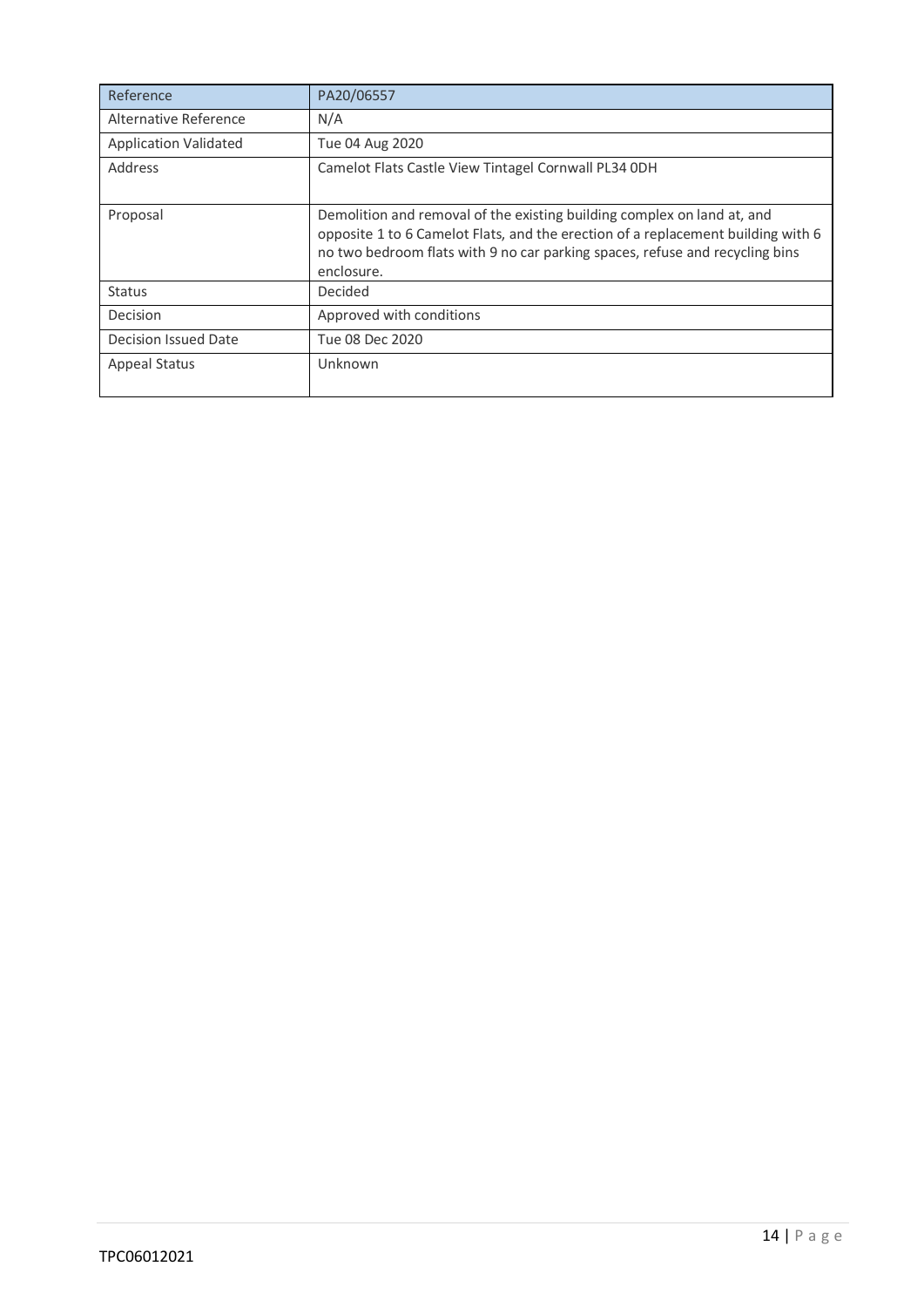#### **PAYMENTS FOR APPROVAL & BANK RECONCILIATION APPENDIX C**

## **Schedule of Payments**

| <b>Date</b>  | <b>PMT</b> | <b>PAYEE</b>                                   | <b>AMT (Net)</b> | <b>VAT</b> | <b>Total</b> |
|--------------|------------|------------------------------------------------|------------------|------------|--------------|
| 6012021      | <b>FPO</b> | <b>BTE Services</b>                            | 79.75            | 15.95      | 95.70        |
| 6012021      | <b>DD</b>  | <b>FOT</b>                                     | 30.00            | 0.00       | 30.00        |
| 6012021      | <b>DD</b>  | <b>CAAT</b>                                    | 50.00            | 0.00       | 50.00        |
| 6012021      | <b>DD</b>  | <b>Bank Charges</b>                            | 12.76            | 0.00       | 12.76        |
| 6012021      | <b>DD</b>  | <b>Cornwall Council (Rates)</b>                | 1150.00          | 0.00       | 1150.00      |
| 6012021      | <b>DD</b>  | <b>BT</b>                                      | 60.72            | 12.15      | 72.87        |
| 6012021      | <b>DD</b>  | Google Ireland                                 | 4.60             | 0.00       | 4.60         |
| 6012021      | <b>DD</b>  | Google Ireland                                 | 4.60             | 0.00       | 4.60         |
| 6012021      | <b>DD</b>  | Corona Energy                                  | 140.62           | 7.04       | 147.66       |
| 6012021      | <b>FPO</b> | <b>Opus Energy</b>                             | 243.82           | 12.19      | 256.01       |
| 6012021      | <b>FPO</b> | Pennon Water                                   | 127.98           | 0.00       | 127.98       |
| 6012021      | <b>FPO</b> | SeaDog IT                                      | 159.85           | 0.00       | 159.85       |
| 6012021      | <b>FPO</b> | <b>Western Supplies</b>                        | 187.50           | 37.50      | 225.00       |
| 6012021      | <b>FPO</b> | <b>Stephens Scown Solicitors</b>               | 677.50           | 135.50     | 813.00       |
| 6012021      | <b>FPO</b> | A.J.Pearce (est)                               | 451.00           | 0.00       | 451.00       |
| 6012021      | <b>FPO</b> | R. Barnes                                      | 2033.33          | 0.00       | 2033.33      |
| 6012021      | <b>FPO</b> | <b>First Data</b>                              | 19.60            | 0.00       | 19.60        |
| 6012021      | <b>FPO</b> | <b>Tintagel Social Hall</b>                    | 216.00           | 0.00       | 216.00       |
| 6012021      | <b>FPO</b> | Lyle & Company (Risk Management<br>Assessment) | 187.70           | 0.00       | 187.70       |
| 6012021      | <b>FPO</b> | SeaDog IT                                      | 25.00            | 0.00       | 25.00        |
| 6012021      | <b>FPO</b> | Llawnroc Supplies Ltd                          | 129.15           | 25.83      | 154.98       |
| 6012021      | <b>FPO</b> | <b>Julie Potter</b>                            | 100.00           | 0.00       | 100.00       |
| 6012021      | <b>FPO</b> | <b>Torch Fire Protection</b>                   | 54.32            | 10.87      | 65.19        |
| 6012021      | <b>FPO</b> | Armstrong - Best (Old TVC)                     | 29.16            | 0.00       | 29.16        |
| 6012021      | <b>FPO</b> | <b>NAYAX</b>                                   | 61.33            | 12.00      | 73.33        |
| 23112020     | <b>FPO</b> | <b>Community Larder</b>                        | 300.00           | 0.00       | 300.00       |
| <b>Total</b> |            |                                                | 6536.29          | 269.03     | 6805.32      |

| <b>PC BUS BANK Income NOV</b><br>2020                       | £179.50    |
|-------------------------------------------------------------|------------|
| Bank Balance after DD/SO/<br><b>Discharged Transactions</b> | £32,984.81 |
| <b>Discharged TPC Transactions</b><br>(ibid)                | £3,091.19  |
| <b>Undischarged Transactions</b><br>at 01102020             | £3,714.13  |
| <b>Total Transactions</b>                                   | £6,805.32  |
| <b>Reconciled Sum</b>                                       | £29,270.68 |